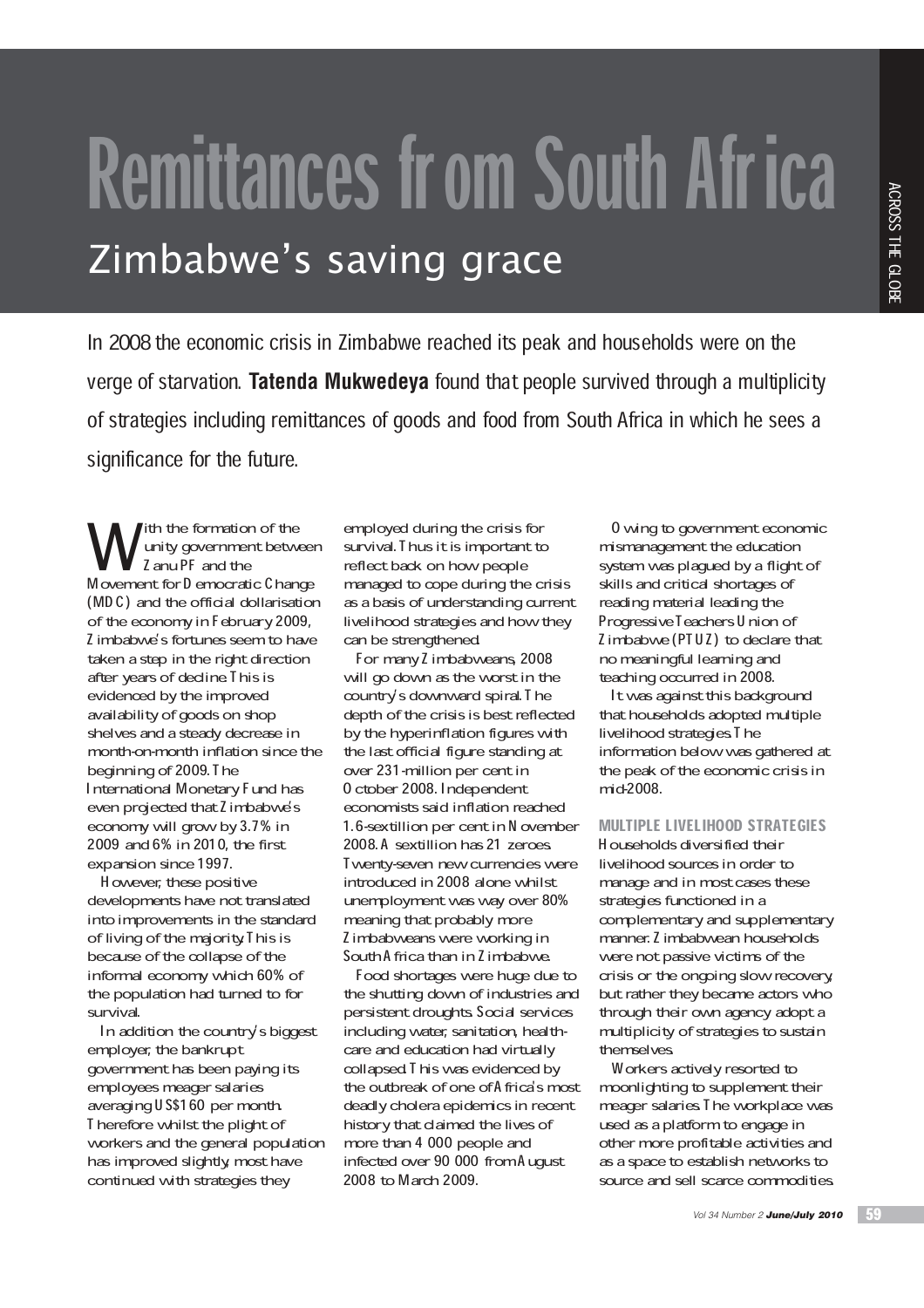**ps news** 



On the South African-Zimbabwe border: chronic shortages make the trading of almost anything profitable.

This gave a new meaning to work. Most workers doubled up as informal traders especially in the profitable foreign currency black market and other scarce commodities whilst using company resources like telephones and cars.

As the formal economy deteriorated, Zimbabwe's informal economy flourished and constituted nearly 67% of the country's GDP.

Households engaged in different activities in the informal economy but most focused on informal trading. Some argue that approximately 60% of the population had turned into traders. 0 ften there were three or more layers of middle men such that the same commodities were sold several times before they got to the final consumer.

Chronic shortages of virtually all commodities made the trading of almost anything profitable. Scarce goods were sourced from within or outside Zimbabwe for re-sale on

the parallel market 0 verloaded buses from South Africa were common as they carried various scarce commodities.

Ndinongokiyakiya was a common response by people to describe the nature of the activities they were engaged in. It literally means' doing this and that and involved acquiring a sixth sense to source and sell scarce commodities in the uncertain environment. This meant that people had to constantly change what they were involved in depending on what was available at that time.

However, with the dollarisation of the economy in January 2009, the formal market jumped back onto the scene and goods could be accessed in shops. This meant that most of these  $kiya-kiya$  activities slowly died away as they could not cope with the competition.

Informal cross-border trading was also common but had mutated from the traditional export of crocheted garments and other

artefacts and the import of secondhand clothes to sell in Zimbabwe, to the import of groceries, TVs fridges and other goods.

Others resorted to selfemployment and capitalised on the collapse of formal business by operating small-scale units that produced and distributed general goods and services within their own communities like welding and fabrication, peanut butter making, plumbing, selling of vegetables, hair salons and shoe repairs.

Most households also resorted to urban farming as a coping mechanism to enhance food security. Whilst widely practised by the poor and the lower income groups in Harare, urban farming became common in affluent areas as well. In well-heeled suburbs like Avondale and Mabelreign, maize and vegetable plots sprouted up to counter expected food shortages. Popularly referred to as *chingwa*, which literally means bread, sweet potato farming was visibly widespread in public spaces As one resident in Glen Norah said, 'We grow our own" bread", we have our tea and sweet potatoes for breakfast.'

However, due to the extent of the economic decline in Zimbabwe, most of these strategies failed to provide a stable means of living. But with the incorporation of another external coping strategy in the form of remittances, households managed to endure the ravages of the economic collapse.

# CONTRIBUTION OF REMITTANCES

As the crisis progressed and resources within the country dwindled, households had to increasingly look outside the country for livelihood options. Remittances also continued to play a central role in most households after the formation of the unity government. It is estimated that